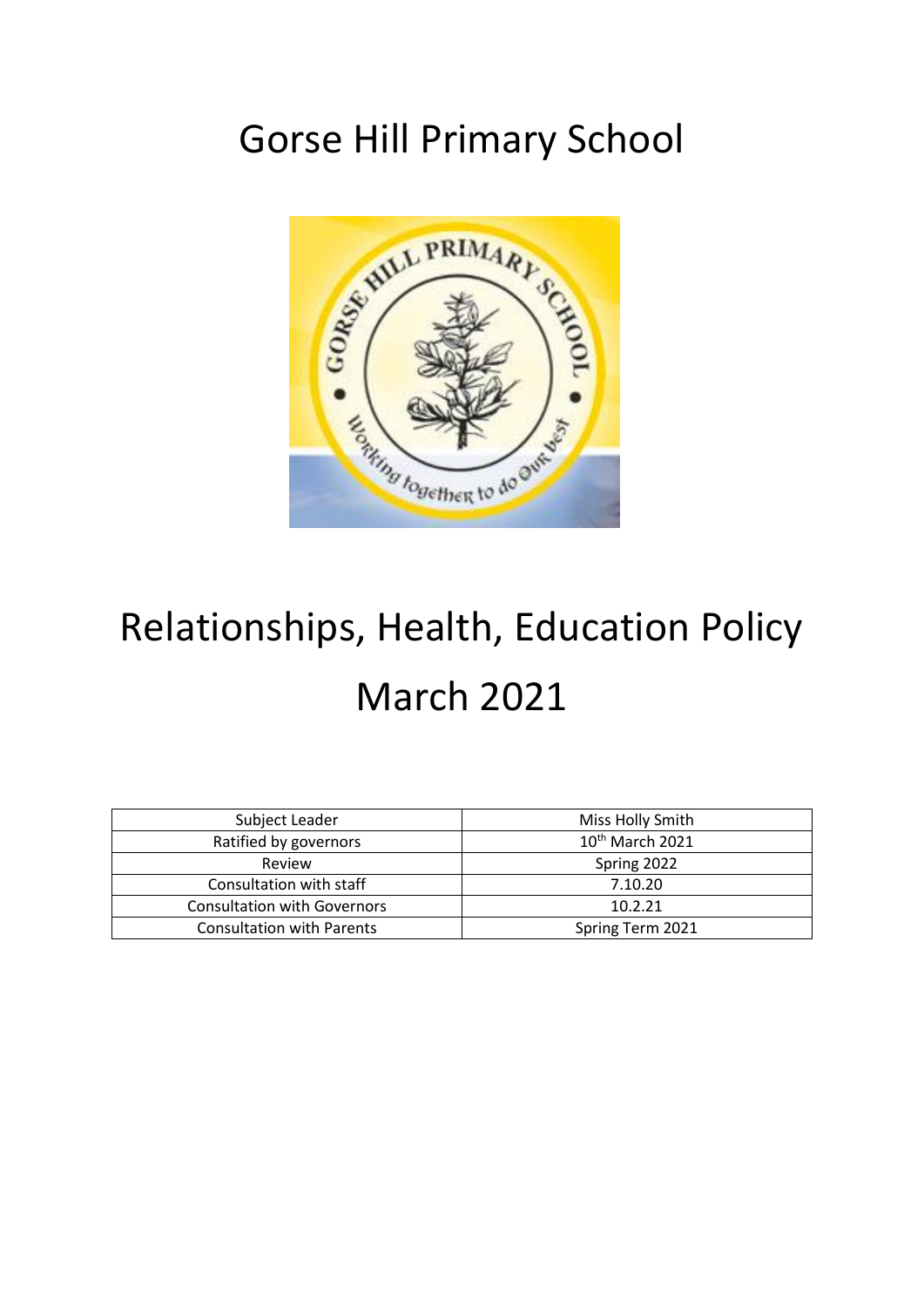This policy covers our approach to RHE; a statutory component of the PSHE curriculum from the summer term 2021. It aims to set out the purpose of RHE and the intended outcomes for pupils, what is covered in our curriculum and how it is delivered.

We define Relationships Education as learning about the many strands of relationships and growing up. This includes family relationships, friendships and relationships with peers and adults, healthy and unhealthy relationships, the characteristics of positive relationships, relationships online and the emotional, social and physical aspects of growing up.

# **Intent**

At our school, we believe in providing every pupil with open, honest, accurate and age-appropriate lessons about relationships. Through the school's ethos and values, we aim to develop children's knowledge, skills, opinions, strategies and confidence - enabling them to cope with life and live safely and happily in the modern world.

We highly value the partnership between school and home and will promote open and informative two-way communication. We aim to provide parents and carers with accurate information about what their child islearning in school and to provide the best learning environment and opportunities for our children. Parents are invited to ask questions about the new RHE curriculum and answers will be provided by the PSHE lead. Parents will have the opportunity to discuss feedback with the senior leadership team if this is required.

Our Relationships Education curriculum is inclusive and meets the needs of all children, including those with special educational needs or disabilities (SEND). We also aim to promote gender equality and represent the LGBT+ community through our Relationships curriculum.

# **Implementation**

Our inclusive RHE curriculum supports the objectives set out by the PSHE Association which meet the statutory requirements for Key Stage 1 and 2. It forms a core part of our comprehensive Personal, Social and Health Education (PSHE) curriculum.

Our lessons will be differentiated where appropriate, ensuring all children are able to participate fully. Children will be given the opportunity throughout the units of work to reflect on and evaluate their learning - assessment opportunities are built in to every lesson.

Our PSHE lessons are taught by staff who are trained in delivering the specific content of the lessons. Ground rules will be established in class and children reminded of these. Special consideration will be given when teaching particularly sensitive content and staff will be fully aware of the children in their class and how they might relate to the lesson content.

We aim to create and maintain a safe environment within which all children feel able to ask questions and discuss issues openly. For any child wishing to discuss something confidential, relating to the lesson content, an opportunity will be provided.

Each class also has a question box, which gives children the option to write down their questions and receive an answer on a one-to-one basis, rather than in front of the whole class. Distancing techniques will be employed in our Relationships Education, as with other areas of the PSHE curriculum, meaning that children are able to discuss fictional characters and scenarios, rather than discuss their own lives and experiences.